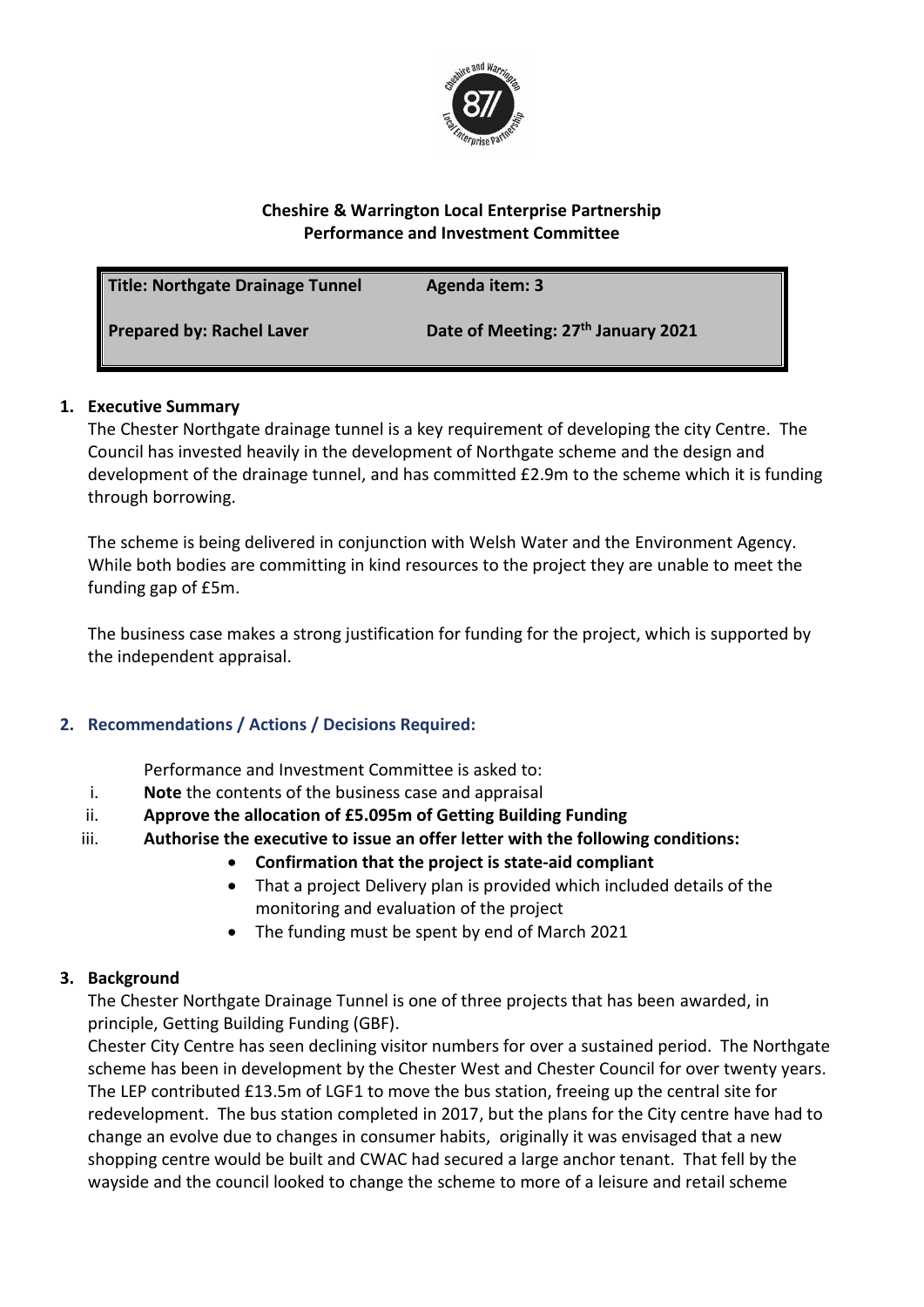

instead of such a retail dominant scheme. The amount of housing included in the revised scheme has also increased which help support a night-time economy.

## **4. Project description**

Chester Drainage Tunnel is a major infrastructure project which involves the installation of a new rain/surface water drainage tunnel for the city centre. The rainwater tunnel will have a diameter of 1.2m along its almost 1km length, providing a more efficient and sustainable rainwater drainage system. The tunnel is being delivered by the Council in partnership with Welsh Water and the Environment Agency. Plans are attached at Appendix A.

The tunnel is a key element of the enabling works for the Chester Northgate development, unlocking this strategic investment priority. It will also reduce instances of flooding and drain bursts in the city centre, diverting rainwater away from the sewer network and maximising the capacity of the existing sewer network.

## **5. Key Risks and issues**

A risk register has been provided and Gleeds cost report shows a risk contingency of 20% for the works.

## **6. Outputs**

The outputs are detailed below. However, it should be noted that the £72m of public sector match is already counted against the Chester Bus Interchange which was phase 1 of the Northgate project.

| <b>Output</b>              |      |
|----------------------------|------|
| New commercial space (sqm) | 9334 |
| Construction jobs          | 752  |
| Public match (£)           | 72   |
| New jobs created           | 338  |
| Public Realm (ha)          | 0.55 |
| GVA (over five years)      | 81 m |

## **7. Value for Money**

The BCR for the project is low at £1.6:£1 but is adjusted to £2.6:£1 when the cultural value impacts are attributed to the scheme.

While on its own the project is not going to lead to many direct benefits, it is integral to the success of the Northgate scheme and I would recommend that an exception is made on this occasion and support this important project to enable the Northgate scheme to be fully realised.

## **8. Independent Appraisal**